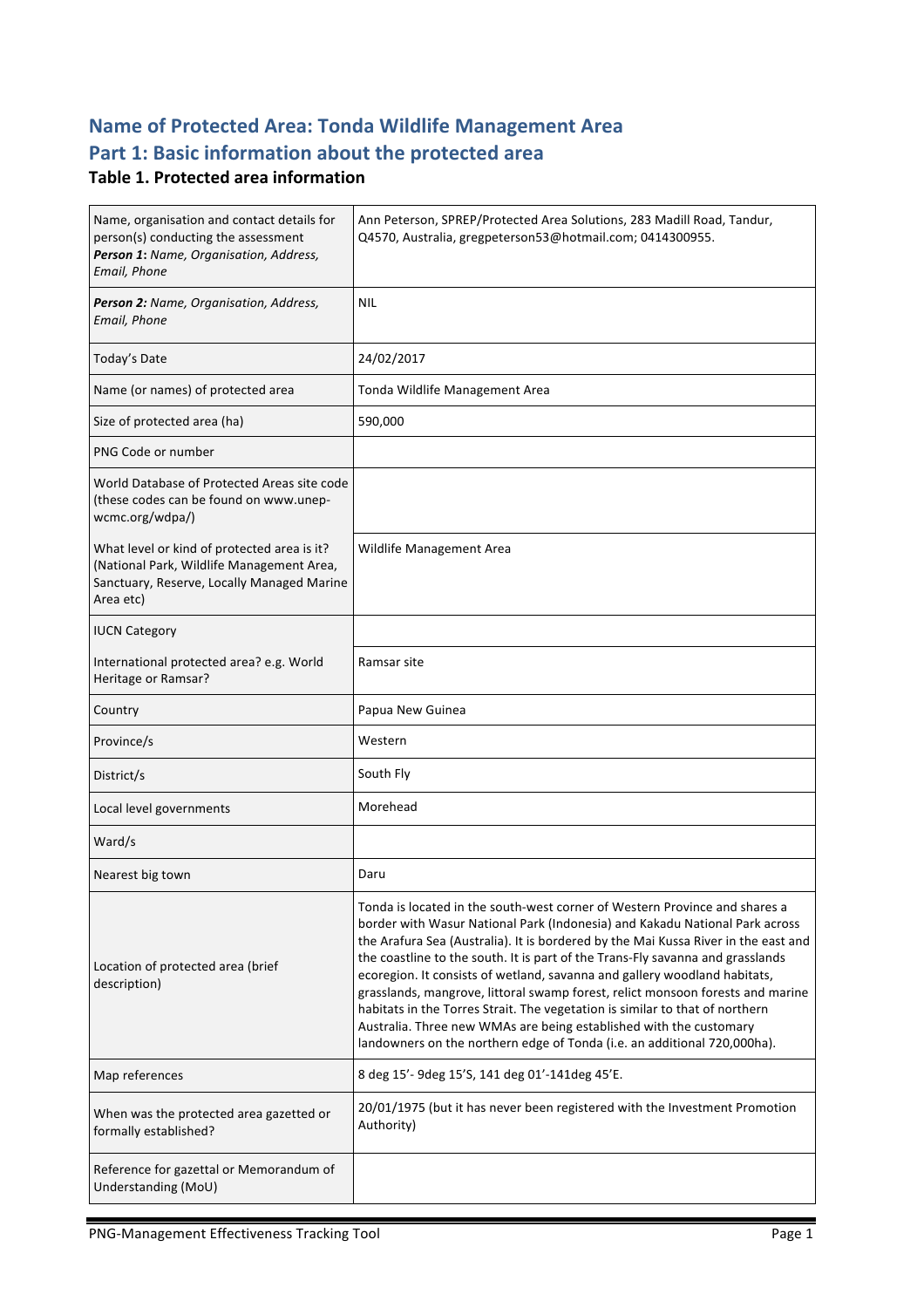| Who owns the protected area? please enter<br>Government Private Community/ customary<br>landowners, private, Other (name) and<br>include Clan name(s)                                                                                          | Customary landowners (with leasehold land covering the site of a tourist lodge<br>and guesthouses). There are 3 main clans (Bagu, Sagara, Mawaya) and >40<br>language groups and dialects. Tonda is the main language. The communities in<br>the WMA include Bula, Bondobol, Balamuk, Wando, Korombo, Wearn,<br>Werievere, Mermer, Indorodo, Kandarisa, Tokwa, Wamanevere, Iokwa, Rouku,<br>Moreheat station, Garaita, Mata, Pongariki, Derideri, Arufi, Tais, Jarai, Mari<br>(Kunji), Mengete and Mibini. |
|------------------------------------------------------------------------------------------------------------------------------------------------------------------------------------------------------------------------------------------------|------------------------------------------------------------------------------------------------------------------------------------------------------------------------------------------------------------------------------------------------------------------------------------------------------------------------------------------------------------------------------------------------------------------------------------------------------------------------------------------------------------|
| Number of households living in the<br>protected area                                                                                                                                                                                           | Unknown                                                                                                                                                                                                                                                                                                                                                                                                                                                                                                    |
| Population size within the protected area                                                                                                                                                                                                      | 14,000 (in 24 villages) (low population density - 0.6 people per km2)                                                                                                                                                                                                                                                                                                                                                                                                                                      |
| Who manages the protected area? (e.g.<br>please enter government, customary<br>landowners [add clan names] management<br>committee [how many and what gender])                                                                                 | Tonda WMA Committee has 27 members from 24 villages; 7 sub-committees<br>(each village forms a Committee and sends representatives to the Area Sub-<br>Committee). There are no women on the committee.                                                                                                                                                                                                                                                                                                    |
| Total number of staff (this means anyone<br>working on the protected area in paid jobs -<br>whether NGOs, community, rangers or<br>customary landowners                                                                                        | 0                                                                                                                                                                                                                                                                                                                                                                                                                                                                                                          |
| Temporary paid workers 0                                                                                                                                                                                                                       |                                                                                                                                                                                                                                                                                                                                                                                                                                                                                                            |
| Permanent paid workers 0                                                                                                                                                                                                                       |                                                                                                                                                                                                                                                                                                                                                                                                                                                                                                            |
| Annual budget (US\$) - excluding staff salary<br>costs                                                                                                                                                                                         | 0                                                                                                                                                                                                                                                                                                                                                                                                                                                                                                          |
| Operational (recurrent) funds                                                                                                                                                                                                                  | 0                                                                                                                                                                                                                                                                                                                                                                                                                                                                                                          |
| Project or special funds                                                                                                                                                                                                                       | 0                                                                                                                                                                                                                                                                                                                                                                                                                                                                                                          |
| Reason for protected area establishment                                                                                                                                                                                                        | To control over-hunting and over-fishing and protect the wetlands and also<br>gain income from hunting and fishing permits.                                                                                                                                                                                                                                                                                                                                                                                |
| What are the main values for which the area<br>is designated (Fill this out after data sheet 2)                                                                                                                                                | Wetlands, biodiversity, cultural values and water.                                                                                                                                                                                                                                                                                                                                                                                                                                                         |
| List the primary protected area management<br>objectives (add lines if needed after the<br>most important objectives):<br>Management objective 1                                                                                               | No management objectives were known, but those cited in the Draft Resource<br>management Plan included: To preserve and take care of our resources and<br>provide income for resource owners through tourism and small scale<br>businesses.                                                                                                                                                                                                                                                                |
| Management objective 2                                                                                                                                                                                                                         |                                                                                                                                                                                                                                                                                                                                                                                                                                                                                                            |
| Management objective 3                                                                                                                                                                                                                         |                                                                                                                                                                                                                                                                                                                                                                                                                                                                                                            |
| Number of people involved in answering the<br>assessment questions                                                                                                                                                                             |                                                                                                                                                                                                                                                                                                                                                                                                                                                                                                            |
| Name/organisation/contact details of<br>people participating in the assessment                                                                                                                                                                 | Giboi Waina, District Coordinator (South Fly District), Division of Resource<br>Development, PO Box 05, Daru, Western Province, 73691782; Abia Bai,<br>Chairman Tonda WMA; Siwai Nema, Interim Chariman, Tonda WMA, Tonda<br>WMA; Dain Kuro, Former Conservation Officer/WMA Committee, Tonda WMA,<br>72465231.                                                                                                                                                                                            |
| Customary landowners/other community;<br>CEPA, Other national government agency;<br>Provincial govt; local level govt; Protected<br>area staff (anyone working on the protected<br>area in paid jobs; NGO; Donors; External<br>experts; Others | <b>Customary landowners</b>                                                                                                                                                                                                                                                                                                                                                                                                                                                                                |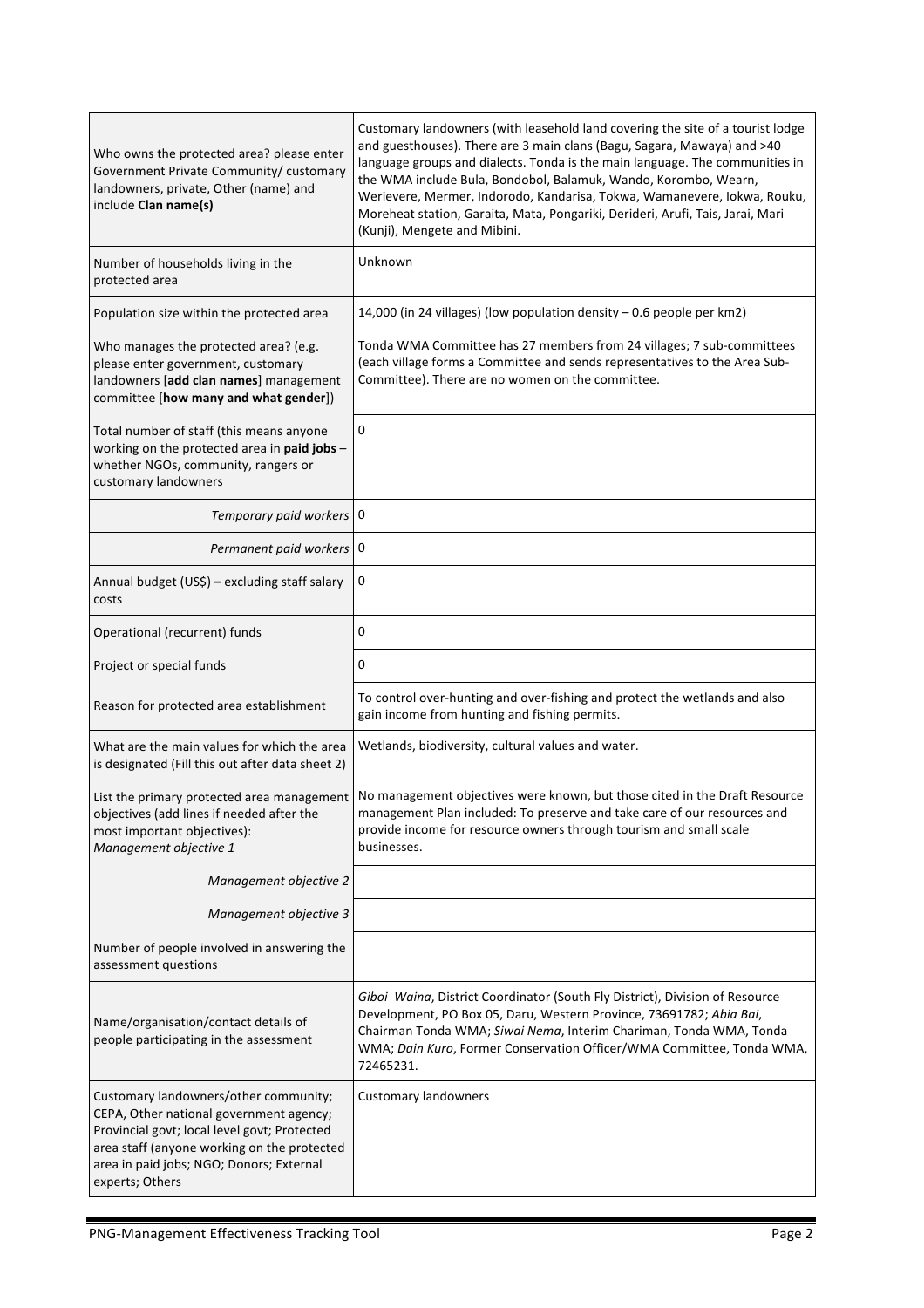Please note if assessment was carried out in association with a particular project, on behalf of an organisation or donor

SPREP through the PNG Protected Area Assessment Project, which is a component of the GEF Community-based Forest and Coastal Conservation and Resource Management Project in PNG.

## **Part 2: What makes this protected area special and important?**

Tonda was the first WMA declared in PNG and remains the largest. It was listed as a Wetland of International Importance under the Ramsar Convention in 1993. The elevation is generally >45m with tidal rivers, mangroves, grassland, savanna woodlands and monsoon forest. The wetlands include sand beaches, estuarine waters, intertidal forested wetlands, permanent and seasonal rivers, swamps of coastal river floodplains, permanent fresh water lakes and fresh water swamp forests. The WMA is especially important for birds. During drought in northern Australia, Tonda is an important refuge for Australian waterbirds and it is an important resting and feeding area for much of the world's population of Little Curlew, which migrate between Australia and Siberia. The people in Tonda are yam cultivators and store yams in yam houses. Their houses are built of paper bark trees. In 1995 a Tri-Nations Wetlands Program was initiated by WWF, including Tonda, Wasur National Park and Kakadu. A MOU was signed in 2002. In 2006 a proposal was put forward to have the area declared as a World Heritage Site (as part of the Trans Fly complex).

| No.            | <b>Key values</b> | <b>Brief description</b>                                                                                                                                                                                                                                                                                                                                                                                                                                                                                                                                                                                                                                                                                                                                                                                               | <b>Note if endangered</b><br>species or<br>ecosystem (IUCN) |
|----------------|-------------------|------------------------------------------------------------------------------------------------------------------------------------------------------------------------------------------------------------------------------------------------------------------------------------------------------------------------------------------------------------------------------------------------------------------------------------------------------------------------------------------------------------------------------------------------------------------------------------------------------------------------------------------------------------------------------------------------------------------------------------------------------------------------------------------------------------------------|-------------------------------------------------------------|
| $\mathbf{1}$   | Wetlands          | The wetlands are internationally recognized as a Ramsar<br>site. The wetlands contain grassland, savanna woodlands<br>and monsoon forest with a diversity of wildlife, mainly<br>endemic birds and mammals.                                                                                                                                                                                                                                                                                                                                                                                                                                                                                                                                                                                                            |                                                             |
| $\overline{2}$ | Biodiversity      | There are many species including: spectacled wallaby;<br>birds (e.g. greater reef heron, bird of paradise, Fly River<br>grass bird, shorebirds [e.g. Little Curlew, Numenius<br>minutus] - over 250 species of birds have been seen in the<br>area); fish e.g. Saratoga fish; Melaleuca ('Warria Warria') -<br>would like commercial production for oil, medicines, and<br>other health products) - found throughout Tonda, orchids<br>and mangroves                                                                                                                                                                                                                                                                                                                                                                   |                                                             |
| 3              | Cultural values   | There are special animals that are protected $-$ e.g. eagle,<br>kite (associated with initiations) - important bird in the<br>wetlands; tribal groups have local totems (e.g. eagles,<br>plants/trees). Tonda is regarded as part of the family.<br>There are several sacred places - we don't go there or<br>drink water there and pregnant women don't go there.<br>Once we lose everything the new generation will not have<br>the benefit of this knowledge, e.g. they won't know how<br>to use bows and arrows or how to build a canoe. We used<br>to hunt rusa deer with bow and arrow but now they use<br>knives - they blind the deer with a torch and kill it with a<br>knife and this has increased the take of rusa deer and their<br>numbers are in decline (e.g. can kill up to 15 deer in one<br>night). |                                                             |
| 4              | Water             | Fresh water is important for drinking and for maintaining<br>the biodiversity, especially the fresh fish fauna. There used<br>to be fresh water in many areas, but now the salt water is<br>coming through and killing the fish (perhaps due to SL<br>rise). Where I used to live there were fresh water fish, but<br>now they are not there and the water colour has changed<br>and there are invasive water lilies. We are worried about<br>the wildlife. Water is very valuable, especially in the face<br>of increasing development. Water comes from the river<br>and the area needs to be safe for drinking water and for<br>wildlife (e.g. deer).                                                                                                                                                               |                                                             |

#### Table 2. Key values of the protected area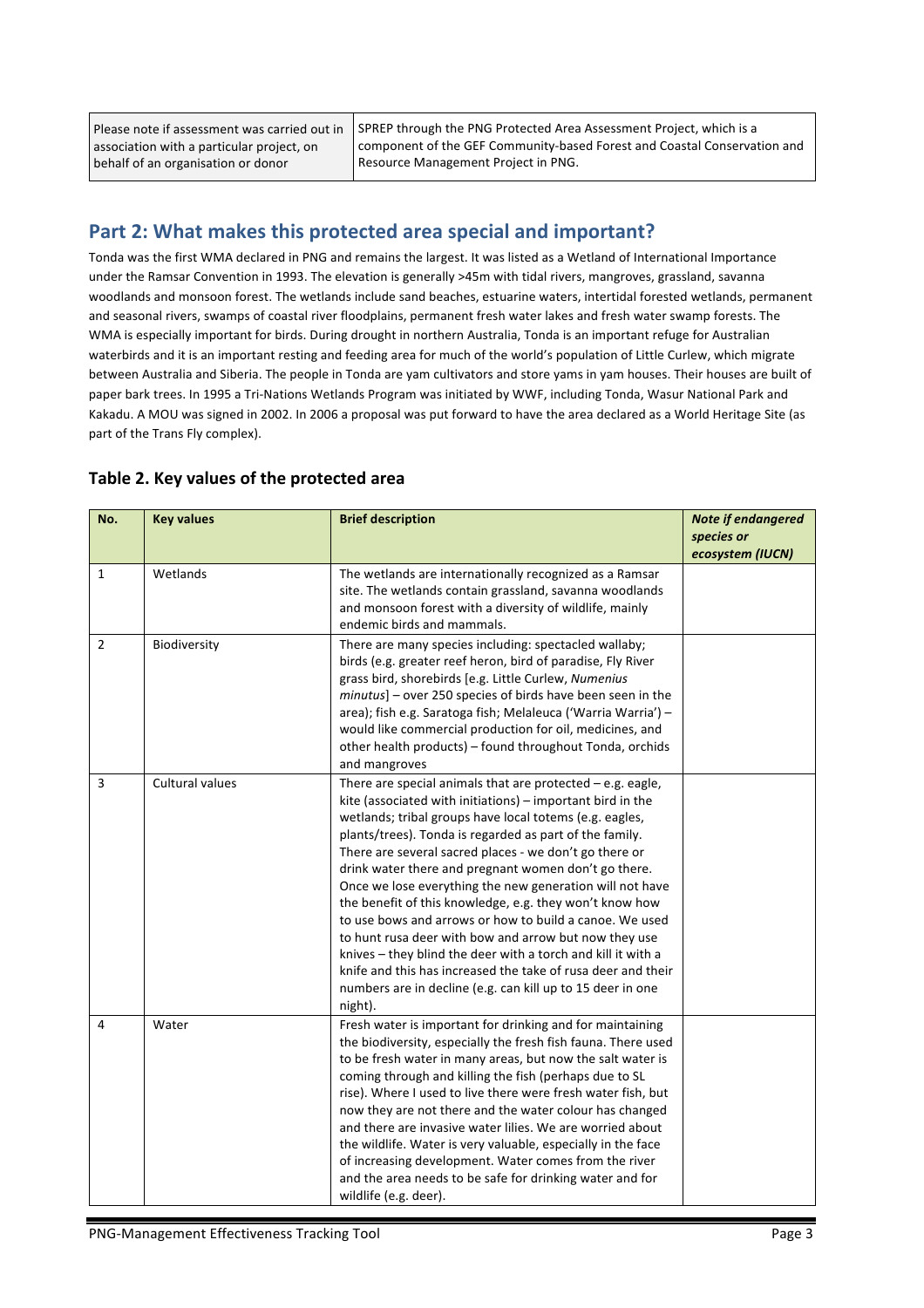### **Table 3. Checklist of values/benefits**

Not important 0; Important 1; Very important 2; Don't know DK

| How important is the protected area for each                                                                                                    | <b>Score</b>   | <b>Comment</b>                                                                                                                                                                                                                                                                                                                                                       |
|-------------------------------------------------------------------------------------------------------------------------------------------------|----------------|----------------------------------------------------------------------------------------------------------------------------------------------------------------------------------------------------------------------------------------------------------------------------------------------------------------------------------------------------------------------|
| of the listed values/benefits?                                                                                                                  | (0,1,2, DK)    |                                                                                                                                                                                                                                                                                                                                                                      |
| 1. Biodiversity $-$ the presence of many<br>different kinds of plants, animals and<br>ecosystems                                                | 2              | Tonda has been declared as a significant wetland under the<br>Ramsar Convention. There is high endemism. The monsoon<br>forest is important. There are >250 species of resident and<br>migratory water birds (e.g. brolga, little curlew), birds of<br>paradise, cassowary, eagles and kites. There are about 56<br>fish species, 50 mammals, and numerous reptiles. |
| 2. Presence of rare, threatened, or<br>endangered species (plants and animals)                                                                  | $\overline{2}$ | Unique paperbark forests, endemic marsupial cat and flying<br>possums. Over 50% of PNG's total bird populations are<br>found in this ecoregion and include 80 species endemic to<br>New Guinea.                                                                                                                                                                      |
| Ecosystems (e.g. wetlands, grasslands,<br>3.<br>coral reefs etc) that are rare because they<br>have been cleared or destroyed in other<br>areas | $\overline{2}$ | Wetlands are of international significance.                                                                                                                                                                                                                                                                                                                          |
| 4. Protecting clean, fresh water                                                                                                                | $\overline{2}$ | This is important for drinking and also for the plants and<br>animals that depend on fresh water.                                                                                                                                                                                                                                                                    |
| 5. Sustaining important species in big enough<br>numbers that they are able to survive here                                                     | $\overline{2}$ | Tonda is very large and supports a wide diversity of plant<br>and animal life and ecosystems.                                                                                                                                                                                                                                                                        |
| Providing a source of employment for local<br>6.<br>communities now                                                                             | $\mathbf 0$    | There is a tourist lodge (foreign owned). There is not much<br>employment provided to the local people.                                                                                                                                                                                                                                                              |
| 7. Providing resources for local subsistence<br>(food, building materials, medicines etc.)                                                      | $\overline{2}$ | There is hunting of wallaby, deer, cassowary, pigs, fish,<br>shellfish and crocodiles, as well as the use of timber,<br>bamboo, sago leaves and paper bark (for oil and medicines).                                                                                                                                                                                  |
| 8. Providing community development<br>opportunities through sustainable<br>resource use                                                         | $\overline{2}$ | There is very little development - not much is happening.                                                                                                                                                                                                                                                                                                            |
| 9. Religious or spiritual significance (e.g.<br>tambu places)                                                                                   | $\overline{2}$ | There are several sites of spiritual significance.                                                                                                                                                                                                                                                                                                                   |
| 10. Plant species of high social, cultural, or<br>economic importance                                                                           | $\mathbf 2$    | Kwila, melaleuca and sago are very important.                                                                                                                                                                                                                                                                                                                        |
| 11. Animal species of high social, cultural, or<br>economic importance                                                                          | $\overline{2}$ | There are several species of fish, wallaby and birds that are<br>important.                                                                                                                                                                                                                                                                                          |
| 12. Attractive scenery                                                                                                                          | $\overline{2}$ | There is amazing scenery. Tourists come in for fishing and<br>they have said that Tonda is "the remains of the Garden of<br>Eden". In the wet there are waterlilies, birdwatching, game<br>fishing, magpie geese and pelicans - when it is wet these<br>species come from Australia. Hunters come in for trophy<br>hunting.                                          |
| 13. Tourism now                                                                                                                                 | 2              | Eco-tourism provides income for the communities, as well as<br>eco-forestry and the production of herbal medicines.<br>However, there are few tourists now.                                                                                                                                                                                                          |
| 14. Potential value for tourism in the future                                                                                                   | $\overline{2}$ | Eco-tourism is important to our future, to provide additional<br>income.                                                                                                                                                                                                                                                                                             |
| 15. Educational and/or scientific value                                                                                                         | $\mathbf 2$    |                                                                                                                                                                                                                                                                                                                                                                      |
| 16. Maintaining culture and tradition on<br>customary land and passing this on to<br>future generations                                         | $\overline{2}$ |                                                                                                                                                                                                                                                                                                                                                                      |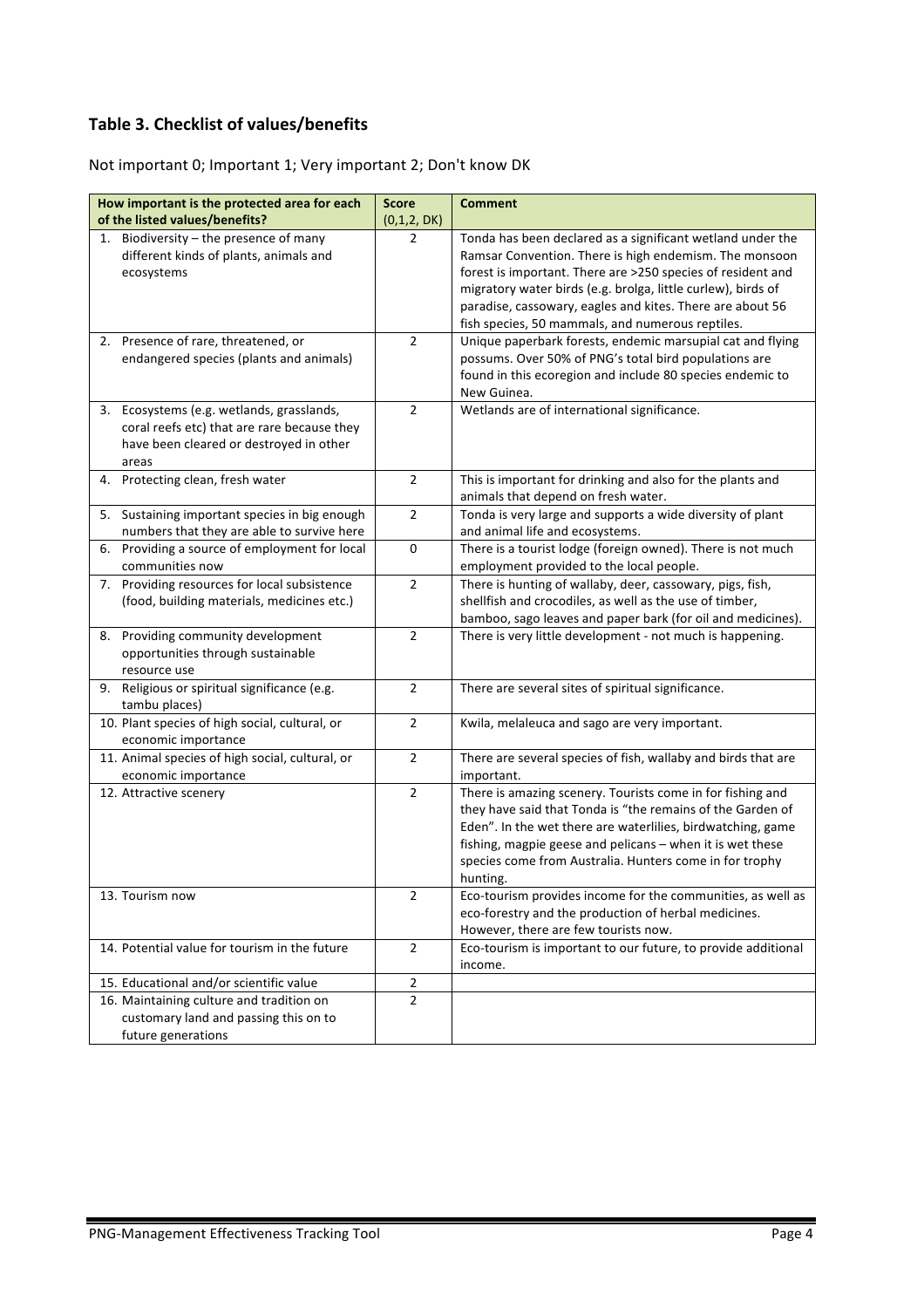## Part 3: What are the threats to the protected area?

# **Table 4: Threats to the protected area**<br>**H** High significance threats are seriously degrading va

- High significance threats are seriously degrading values. This means they are badly damaging some value -it might be a kind of animal or plant, or your traditional gardens
- **M** Medium threats are having some negative impact they are damaging values but not so badly
- **L** Low threats are present but not seriously damaging values<br>**0** N/A where the threat is not present in the protected area of
- **N/A** where the threat is not present in the protected area or where something is happening but is not threatening the values at all

| <b>Threat type</b>                                                          | <b>Score</b><br>(H, M, L, 0) | <b>Notes</b>                                                                                                                                                                                                                                                                                                                                                                                                                                                                                                                                                                                                                                                                                                                                                                                                                                                                                                                                                                                                                                                                                                                                                                                                       |
|-----------------------------------------------------------------------------|------------------------------|--------------------------------------------------------------------------------------------------------------------------------------------------------------------------------------------------------------------------------------------------------------------------------------------------------------------------------------------------------------------------------------------------------------------------------------------------------------------------------------------------------------------------------------------------------------------------------------------------------------------------------------------------------------------------------------------------------------------------------------------------------------------------------------------------------------------------------------------------------------------------------------------------------------------------------------------------------------------------------------------------------------------------------------------------------------------------------------------------------------------------------------------------------------------------------------------------------------------|
| 1.1 Housing and settlement                                                  | H                            | In the time of our fathers people lived in a village, but now people are<br>moving out of the villages to create their own settlements throughout<br>the WMA (i.e. bush camps) and this is a problem especially with the<br>expansion of gardens and hunting. This also creates disputes over land<br>ownership. The government is not assisting us in solving these<br>problems. Poachers (West Papuans and Indonesians) are also coming<br>in. There are refugees who live here and they take our resources and<br>sell them in Indonesia. River fishing occurs right on the border - they<br>come in with big nets and catch the large female fish. This will impact<br>on our tourism income, as this is the area where the main tourist lodge<br>is located and where tourists come to do game fishing. The Saratoga<br>fish have been taken out of the area. This poaching causes a lot of<br>disputes in the communities. The poachers also hunt rusa deer and<br>some populations have been lost in the border areas. They also go in<br>with dogs to hunt. The construction of houses also causes destruction<br>of the forest and the expansion of gardens into the forest results in<br>loss of forest. |
| 1.1a Population increase in the<br>protected area community                 | H                            | Increasing population poses a threat to the take of the WMA's<br>resources. There are refugees and others coming into the WMA. It also<br>causes loss of forest through construction of houses and gardens.                                                                                                                                                                                                                                                                                                                                                                                                                                                                                                                                                                                                                                                                                                                                                                                                                                                                                                                                                                                                        |
| 1.2 Commercial and industrial areas                                         | 0                            |                                                                                                                                                                                                                                                                                                                                                                                                                                                                                                                                                                                                                                                                                                                                                                                                                                                                                                                                                                                                                                                                                                                                                                                                                    |
| 1.3 Tourism and recreation<br>infrastructure                                | L                            | There is only one main lodge in the WMA.                                                                                                                                                                                                                                                                                                                                                                                                                                                                                                                                                                                                                                                                                                                                                                                                                                                                                                                                                                                                                                                                                                                                                                           |
| 2.1 Customary land owner and<br>community gardens and small crops           | L                            | There are community gardens that are important for subsistence. The<br>forest has been cut and then regrows and the impact is low for the<br>customary landowners. The main impact is from the refugees and<br>poachers.                                                                                                                                                                                                                                                                                                                                                                                                                                                                                                                                                                                                                                                                                                                                                                                                                                                                                                                                                                                           |
| 2.1a Drug cultivation                                                       | L                            | There is drug cultivation on both sides of the border with Indonesia.<br>Kava is grown in the forest. This is causing social problems especially<br>with young people who cultivate the drugs. Drugs also come in from<br>Indonesia and from the highlands.                                                                                                                                                                                                                                                                                                                                                                                                                                                                                                                                                                                                                                                                                                                                                                                                                                                                                                                                                        |
| 2.1b Commercial plantations                                                 | 0                            |                                                                                                                                                                                                                                                                                                                                                                                                                                                                                                                                                                                                                                                                                                                                                                                                                                                                                                                                                                                                                                                                                                                                                                                                                    |
| 2.2 Wood and pulp plantations                                               | 0                            |                                                                                                                                                                                                                                                                                                                                                                                                                                                                                                                                                                                                                                                                                                                                                                                                                                                                                                                                                                                                                                                                                                                                                                                                                    |
| 2.3 Livestock farming and grazing                                           | 0                            |                                                                                                                                                                                                                                                                                                                                                                                                                                                                                                                                                                                                                                                                                                                                                                                                                                                                                                                                                                                                                                                                                                                                                                                                                    |
| 2.4 Marine and freshwater<br>aquaculture                                    | 0                            |                                                                                                                                                                                                                                                                                                                                                                                                                                                                                                                                                                                                                                                                                                                                                                                                                                                                                                                                                                                                                                                                                                                                                                                                                    |
| 3.1 Oil and gas drilling                                                    | H                            | There is exploration and surveys being undertaken. We fear that once<br>they put the mine in there may be oil spills and other environmental<br>problems and this will affect our fresh water.                                                                                                                                                                                                                                                                                                                                                                                                                                                                                                                                                                                                                                                                                                                                                                                                                                                                                                                                                                                                                     |
| 3.2 Mining and quarrying                                                    | Н                            | There is erosion of river banks and sediment and health impacts. We<br>are feeling the impacts of the Ok Tedi mine (e.g. cyanide and heavy<br>metals in the water, soil, fish and other wildlife). People call this the<br>genocide of our people. People are experiencing deformities,<br>abnormalities, birth defects, joint pain and growths over their bodies.                                                                                                                                                                                                                                                                                                                                                                                                                                                                                                                                                                                                                                                                                                                                                                                                                                                 |
| 3.3 Energy generation                                                       | 0                            |                                                                                                                                                                                                                                                                                                                                                                                                                                                                                                                                                                                                                                                                                                                                                                                                                                                                                                                                                                                                                                                                                                                                                                                                                    |
| 4.1 Roads and railroads (include<br>road-killed animals)                    | 0                            |                                                                                                                                                                                                                                                                                                                                                                                                                                                                                                                                                                                                                                                                                                                                                                                                                                                                                                                                                                                                                                                                                                                                                                                                                    |
| 4.2 Utility and service lines (e.g.<br>electricity cables, telephone lines) | $\pmb{0}$                    |                                                                                                                                                                                                                                                                                                                                                                                                                                                                                                                                                                                                                                                                                                                                                                                                                                                                                                                                                                                                                                                                                                                                                                                                                    |
| 4.3 Shipping lanes                                                          | 0                            |                                                                                                                                                                                                                                                                                                                                                                                                                                                                                                                                                                                                                                                                                                                                                                                                                                                                                                                                                                                                                                                                                                                                                                                                                    |
| 4.4 Flight paths                                                            | 0                            |                                                                                                                                                                                                                                                                                                                                                                                                                                                                                                                                                                                                                                                                                                                                                                                                                                                                                                                                                                                                                                                                                                                                                                                                                    |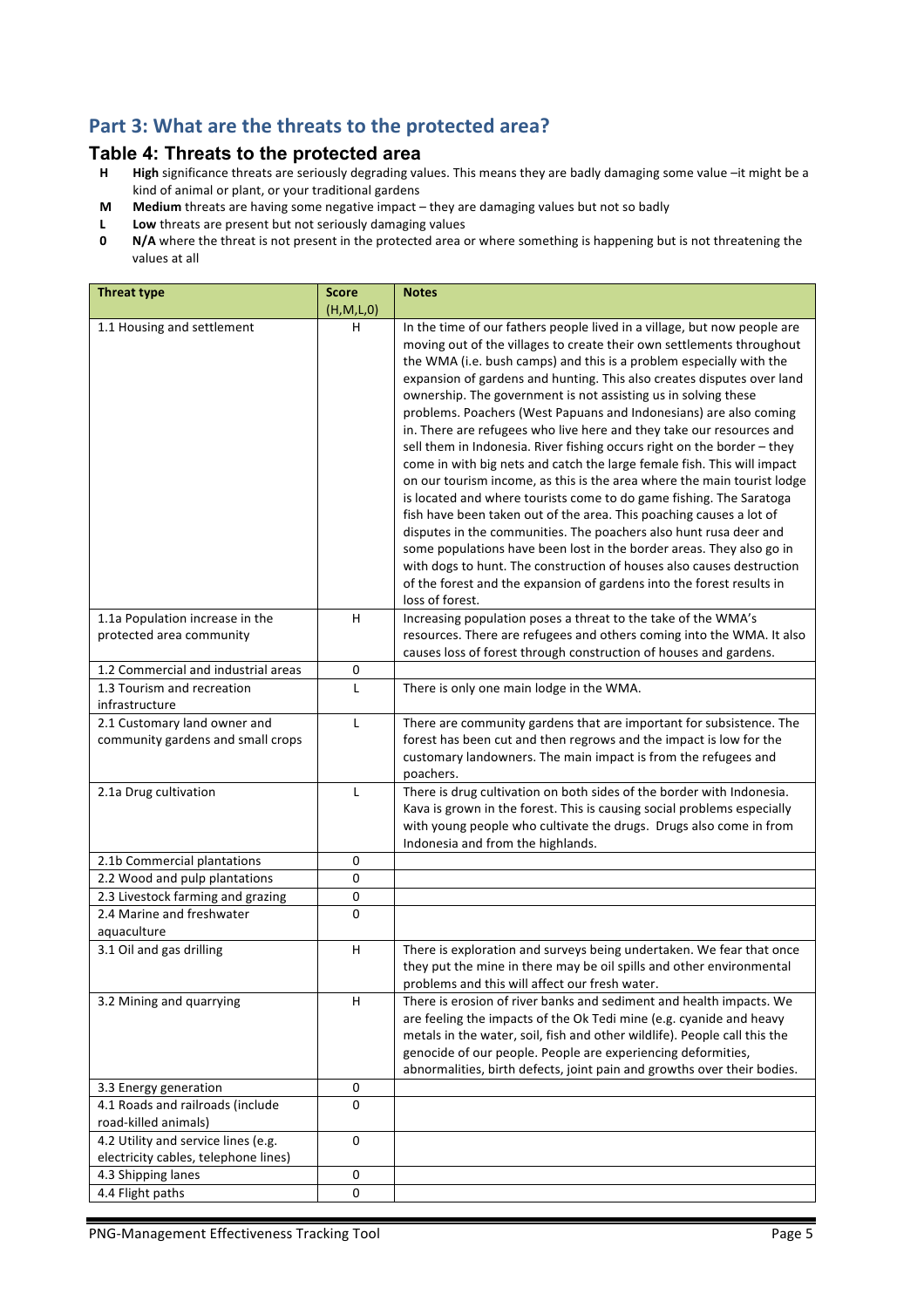| <b>Threat type</b>                                                                                                                     | <b>Score</b><br>(H,M,L,0) | <b>Notes</b>                                                                                                                                                                                                                                                                                                                                                                                                                                                                                                          |
|----------------------------------------------------------------------------------------------------------------------------------------|---------------------------|-----------------------------------------------------------------------------------------------------------------------------------------------------------------------------------------------------------------------------------------------------------------------------------------------------------------------------------------------------------------------------------------------------------------------------------------------------------------------------------------------------------------------|
| 5.1 Hunting, killing and collecting<br>terrestrial animals (including killing<br>of animals as a result of<br>human/wildlife conflict) | н                         | There is poaching of local resources e.g. birds of paradise, white<br>cockatoo, cassowary (feathers for ceremonies) etc. This is mainly by<br>local people who harvest and sell wildlife resources to merchants in<br>Indonesia. This includes deer meat, wallabies, antlers, candlenut,<br>plastra of freshwater turtles, shark fins, Saratoga fingerlings, and the<br>dried swim bladders of certain fish. The increasing demand for cash<br>income by local people is placing greater pressure on these resources. |
| 5.2 Gathering terrestrial plants or<br>plant products (non-timber)                                                                     | 0                         |                                                                                                                                                                                                                                                                                                                                                                                                                                                                                                                       |
| 5.3a Logging and wood harvesting<br>for local/customary use                                                                            | L                         | Logging is a threat due to increasing population numbers. However,<br>there is a lot of forest to provide resources and the impact is currently<br>low.                                                                                                                                                                                                                                                                                                                                                               |
| 5.3b Logging and wood harvesting -<br>commercial logging                                                                               | 0                         |                                                                                                                                                                                                                                                                                                                                                                                                                                                                                                                       |
| 5.4a Fishing, killing and harvesting<br>aquatic resources for<br>local/customary use                                                   | L                         | Local communities are dependent on marine resources for their<br>livelihoods and their impact is low.                                                                                                                                                                                                                                                                                                                                                                                                                 |
| 5.4b Fishing, killing and harvesting<br>aquatic resources for commercial<br>use                                                        | M                         | Outsiders from Indonesia take our fish - they come in with large nets<br>that take a diverse array of species.                                                                                                                                                                                                                                                                                                                                                                                                        |
| 6.1 Recreational activities and<br>tourism                                                                                             | 0                         |                                                                                                                                                                                                                                                                                                                                                                                                                                                                                                                       |
| 6.2 War, civil unrest and military<br>exercises                                                                                        | 0                         |                                                                                                                                                                                                                                                                                                                                                                                                                                                                                                                       |
| 6.3 Research, education and other<br>work-related activities in protected<br>areas                                                     | 0                         | There has been some research e.g. from CSIRO in relation to melaleuca<br>oil extraction, but this does not have impacts.                                                                                                                                                                                                                                                                                                                                                                                              |
| 6.4 Activities of protected area<br>managers (e.g. construction or<br>vehicle use)                                                     | 0                         |                                                                                                                                                                                                                                                                                                                                                                                                                                                                                                                       |
| 6.5 Deliberate vandalism, destructive<br>activities or threats to protected<br>area staff and visitors                                 | H                         | Poachers follow the border track and enter the WMA and cause<br>destruction - they use trail bikes and make camps. They bring large ice<br>boxes and load all the deer carcases into them.                                                                                                                                                                                                                                                                                                                            |
| 7.1 Fire and fire suppression<br>(including arson)                                                                                     | н                         | Fire poses a threat to the wetlands. People (e.g. poachers) light fires<br>and these escape into the wetlands. Fire has resulted in the loss of<br>crocodile nests and affected other species. This has changed the<br>vegetation (e.g. it has destroyed the floating grass mats where people<br>would go to obtain fresh water and seafood).                                                                                                                                                                         |
| 7.2 Dams, hydrological modification<br>and water management/use                                                                        | $\pmb{0}$                 |                                                                                                                                                                                                                                                                                                                                                                                                                                                                                                                       |
| 7.3a Increased fragmentation within<br>protected area                                                                                  | 0                         |                                                                                                                                                                                                                                                                                                                                                                                                                                                                                                                       |
| 7.3b Isolation from other natural<br>habitat (e.g. deforestation)                                                                      | 0                         |                                                                                                                                                                                                                                                                                                                                                                                                                                                                                                                       |
| 7.3c Other 'edge effects' on park<br>values                                                                                            | H                         | On the western boundary with Indonesia there are poachers and<br>refugees entering Tonda. There is agriculture on the western border<br>and it uses a lot of fertilisers and pesticides and this may affect the fish<br>in our wetland. These problems are predicted to increase in the future<br>without effective management.                                                                                                                                                                                       |
| 7.3d Loss of keystone species (e.g.<br>top predators, pollinators etc.)                                                                | M                         | Crocodiles have been lost in the area $-$ a fisherman hunted crocodiles<br>in the Bensback, Moorehead and Wasikusa Rivers within the WMA and<br>the crocodile numbers have fallen. Tourists want to come and see<br>these species and they are not so prevalent in some rivers $-$ this will<br>affect our future income earning potential. Our people also hunt the<br>large crocodiles and sell the skin (this is a restricted take).                                                                               |
| 8.1 Pest plants                                                                                                                        | М                         | Introduced species are a threat due to the increased movement of<br>people from Indonesia to the border town of Sota posing a threat from<br>introduction of water hyacinth (not here yet - but may come if<br>careless) and mimosa pigra. Melaleuca is encroaching into grassland<br>areas - the shorebirds need these grasslands for feeding. Melaleuca<br>trees have always been in Tonda and scientists are not sure why they                                                                                     |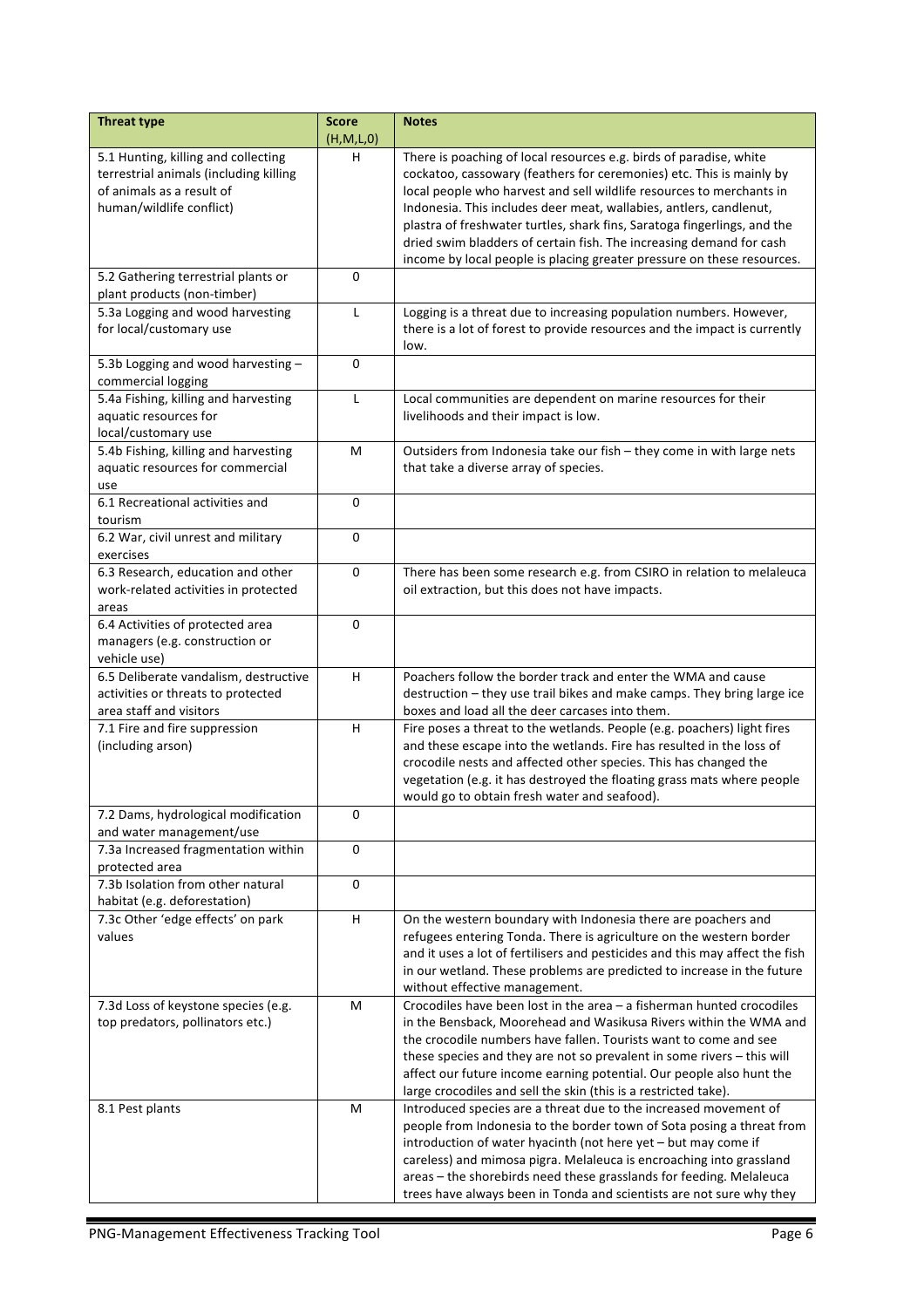| <b>Threat type</b>                     | <b>Score</b> | <b>Notes</b>                                                               |
|----------------------------------------|--------------|----------------------------------------------------------------------------|
|                                        | (H, M, L, 0) |                                                                            |
|                                        |              | are spreading into areas where they did not growth before. This may        |
|                                        |              | be due to the introduction of Rusa deer that have caused changes in        |
|                                        |              | swamp vegetation, pigs rooting up wetlands and changes in rainfall         |
|                                        |              | and wetlands drainage, or perhaps changes in the way people burn           |
|                                        |              | their land (wildfires now sweep across the landscape rather than           |
|                                        |              | burning in the ways of the old people). Water lilies (introduced) have     |
|                                        |              | entered our rivers (like those in Kakadu). It affects the water system.    |
|                                        |              | There are roads with cars picking up seeds and they are spread more        |
|                                        |              | easily.                                                                    |
| 8.1a Pest animals                      | М            | There is grazing pressure from the rusa deer which enter the wetlands.     |
|                                        |              | They were introduced in the 1940s from Taiwan and then to Indonesia        |
|                                        |              | and into PNG. This can result in seed dispersal and overgrowth of          |
|                                        |              | Melaleuca. Anabass (climbing perch) fish have killed the snakes (many      |
|                                        |              | species of snakes have disappeared). There are wild dogs, wild cats        |
|                                        |              | and pigs (eat tubers and dig up vegetation and their populations are       |
|                                        |              | increasing). There is also fruit fly. Sweet potatoes and oranges are       |
|                                        |              | affected by weevils. Snakehead fish                                        |
| 8.1b Diseases such as fungus or        | н            | Taro leaf blight is already in Western Province - it burns the leaf of the |
| viruses that make native plants or     |              | taro and affects the tubers.                                               |
| animals sick                           |              |                                                                            |
| 8.2 Introduced genetic material (e.g.  | $\Omega$     |                                                                            |
| genetically modified organisms)        |              |                                                                            |
| 9.1 Household sewage and urban         | 0            |                                                                            |
| waste water                            |              |                                                                            |
| 9.1a Sewage and waste water from       | 0            |                                                                            |
| protected area facilities              |              |                                                                            |
| 9.2 Industrial, mining and military    | H            | Ok Tedi mine has effluent that enters the WMA. This causes health          |
| effluents                              |              | complications (e.g. birth defects and deformities and skin growths).       |
|                                        |              | There is a gas that comes up through the river (it bubbles) $-$ it smells  |
|                                        |              | and kills prawns - we don't know what it is. There needs to be a water     |
|                                        |              | management plan in place to minimise the impacts.                          |
| 9.3 Agricultural and forestry          | 0            |                                                                            |
| effluents (e.g. excess fertilizers or  |              |                                                                            |
| pesticides)                            |              |                                                                            |
| 9.4 Garbage and solid waste            | 0            |                                                                            |
| 9.5 Air-borne pollutants               | н            | TB is present through Western Province and is an airborne disease.         |
|                                        |              | There is no drug treatment available for this disease and it can cause     |
|                                        |              | serious problems to human health.                                          |
| 9.6 Excess energy (e.g. heat           | 0            |                                                                            |
| pollution, lights etc.)                |              |                                                                            |
| 10.1 Volcanoes                         | 0            |                                                                            |
| 10.2 Earthquakes/Tsunamis              | 0            |                                                                            |
| 10.3 Avalanches/Landslides             | 0            |                                                                            |
| 10.4 Erosion and siltation/            | H            | Boats go down and up the river every day and cause river erosion.          |
| deposition (e.g. shoreline or riverbed |              | Floods can cause erosion and result in a build-up of sediment at the       |
| changes)                               |              | river mouths.                                                              |
| 11.1 Habitat shifting and alteration   | H            | There have been changes in vegetation patterns and the movements           |
|                                        |              | of some wildlife. This may be related to climate change.                   |
| 11.2 Droughts                          | H.           | The droughts are longer (sometimes up to 9 months). Droughts cause         |
|                                        |              | the vegetation to die and some animals have had to move. This causes       |
|                                        |              | more fire which alters habitat.                                            |
| 11.3 Temperature extremes              | М            | There are more frequent hotter days $-$ you can't stay in the house        |
|                                        |              | anymore. The hot period is longer. The coconuts and sago die and also      |
|                                        |              | many other plants. This is affecting the whole area. People are starting   |
|                                        |              | to question and say 'What next". The coconuts are not going into           |
|                                        |              | flower.                                                                    |
| 11.4 Storms and flooding               | М            | There are more serious storms now, especially those from the west          |
|                                        |              | and they destroy vegetation. Before there were seasons, but now            |
|                                        |              | everything is out of season. Storms and flooding can come at any time      |
|                                        |              |                                                                            |
|                                        |              | - unexpectedly. Increased flood heights may cause the deer to move.        |
|                                        |              | The floods can remove riparian vegetation which is the roosting site       |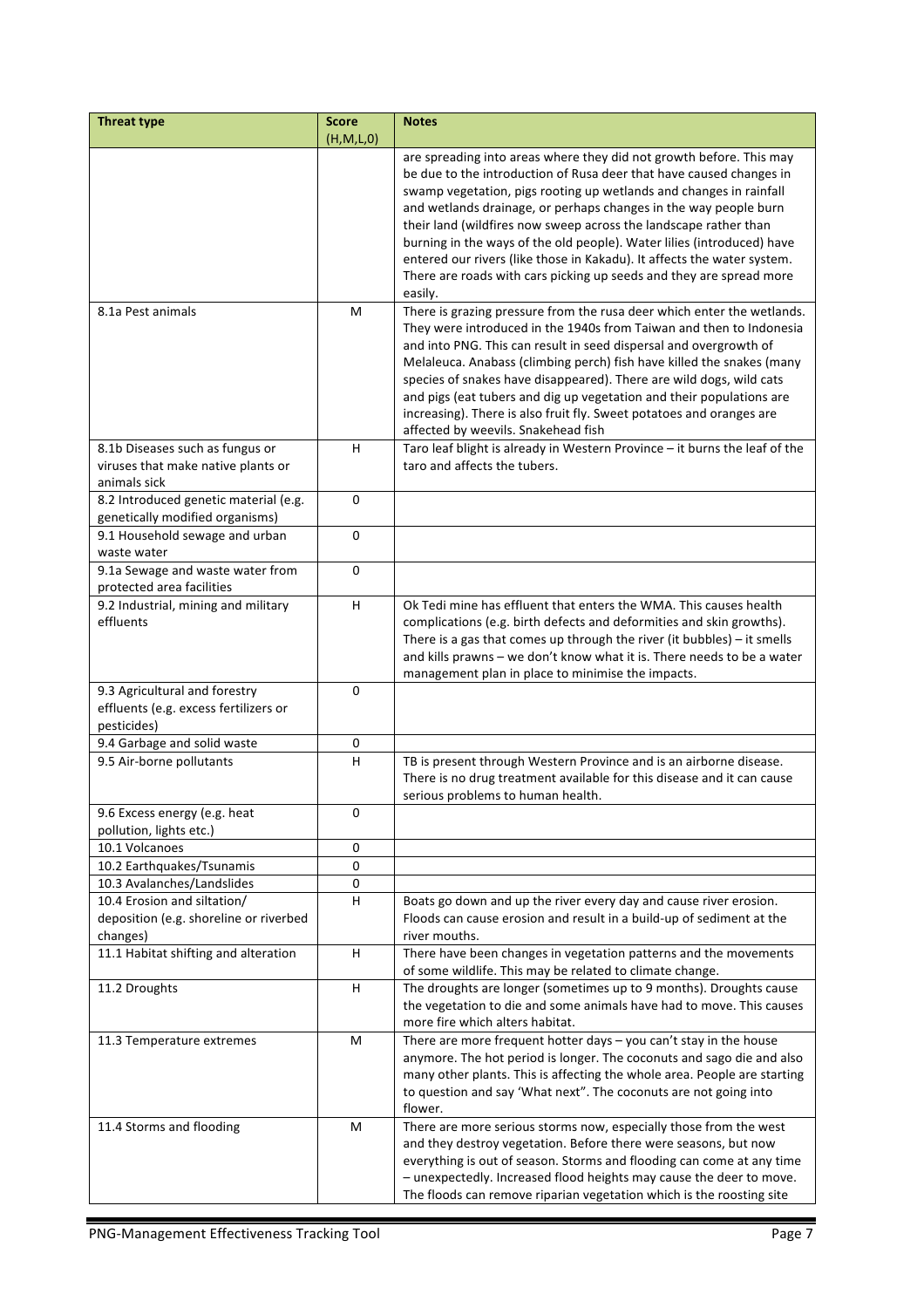| <b>Threat type</b>                       | <b>Score</b> | <b>Notes</b>                                                                                                                                  |
|------------------------------------------|--------------|-----------------------------------------------------------------------------------------------------------------------------------------------|
|                                          | (H,M,L,0)    |                                                                                                                                               |
|                                          |              | for birds, which then have to find new habitat. In recent times, people                                                                       |
|                                          |              | have tried to plant the food gardens and the floods came down. They                                                                           |
|                                          |              | did this three times, but their crops were destroyed. We are                                                                                  |
|                                          |              | experiencing these changes.                                                                                                                   |
| 11.5 Coral bleaching                     | 0            |                                                                                                                                               |
| 11.6 Intrusion by saltwater into         | M            | Saltwater is intruding into the wetlands. It is going into new areas and                                                                      |
| gardens etc.                             |              | the saltwater fish are following them. Saltwater now comes 6-7 kms                                                                            |
|                                          |              | upstream (in the past it was only 2-3km upstream). There are also                                                                             |
|                                          |              | changes in the colour of the water - the water becomes greenish (it                                                                           |
|                                          |              | may be mining impacts or from the melaleuca). The native fish are                                                                             |
|                                          |              | almost gone (no prawns) and the birds that eat them are gone -this is<br>due to the change in fresh to salt water and the change in colour of |
|                                          |              | the water. Villages are inundated with salt water.                                                                                            |
| 11.7 Sea level rise                      | M            | There are higher high tides and king tides. The villages on the coast                                                                         |
|                                          |              | now flood on the high tides.                                                                                                                  |
| Other (please explain)                   |              |                                                                                                                                               |
| 12.1 Loss of cultural links, traditional | H            | Loss of culture is taking place. In the past in the yam season we had                                                                         |
| knowledge and/or management              |              | cultural practices and ceremonies e.g. exchange of goods (exchange                                                                            |
| practices                                |              | yam in return for pig or sugar or meat). That is now dying out. Other                                                                         |
|                                          |              | lifestyles are taking over e.g. western culture. Initiation has died out.                                                                     |
|                                          |              | There are secrets that the women don't know. The practices of the old                                                                         |
|                                          |              | people - things that are a secret for men and a woman must not know                                                                           |
|                                          |              | these secrets - but now everybody knows - it is exposed. There are                                                                            |
|                                          |              | killer diseases (e.g. AIDS) and everybody talks about sex and it is not                                                                       |
|                                          |              | only among married people - it has changed our traditional life.                                                                              |
|                                          |              | Traditions relating to mourning periods for women have changed (they                                                                          |
|                                          |              | used to wear a covering over their head and a bangle to signify a                                                                             |
|                                          |              | death). There used to be tambu areas for hunting for a short time, but                                                                        |
|                                          |              | not now. That makes us sad. Ceremonial dressings have been lost.                                                                              |
|                                          |              | Modern education is changing this. Christianity has also influenced                                                                           |
|                                          |              | this. We have lost such a lot. We have changed the way we hunt pigs $-$                                                                       |
|                                          |              | we don't use the loop, but now use dogs and spears. Women still                                                                               |
|                                          |              | retain the weaving of traditional baskets and are making money by                                                                             |
|                                          |              | selling these. Men maintain the design on spears and kundu drums.                                                                             |
| 12.2 Natural deterioration of            | M            | We had a swamp with floating grass and cool water under $-$ now these                                                                         |
| important cultural site values           |              | are solid ground. Crocodiles used to live under the floating grass and                                                                        |
|                                          |              | we could easily catch the crocodiles and also get fresh clean water.                                                                          |
|                                          |              | Now these are really salty. This is more common on the plains - we are                                                                        |
|                                          |              | losing the lagoon environments and fresh water can't stay here.                                                                               |
| 12.3 Destruction of cultural heritage    | $\mathbf 0$  |                                                                                                                                               |
| buildings, gardens, sites by people      |              |                                                                                                                                               |
| Other (please explain)                   |              | Lack of funding and resources; and lack of meetings.                                                                                          |

## Table 5. Worst threats and ways forward

| <b>Threat</b><br>No. | <b>Threat</b><br>(Most significant first)      | Threat number or<br>name (copy no.<br>from Table 4) | Nature of the threat, impact and how to reduce the impact.                                                                                                                                                                            |
|----------------------|------------------------------------------------|-----------------------------------------------------|---------------------------------------------------------------------------------------------------------------------------------------------------------------------------------------------------------------------------------------|
| 1                    | The edge effects from the<br>Indonesian border | 8.1, 8.1a                                           | Poaching wildlife and invasive pest plants are a threat.<br>Quarantine services need to be established along on the<br>western border. This must include people on boats and roads<br>and any means of entry into the WMA.            |
| $\mathcal{P}$        | <b>Fires</b>                                   | 7.1                                                 | These are destroying the crocodile nesting areas (e.g. Bensback<br>River). This is mainly caused by poachers. We need to raise<br>awareness about the impacts of fire and encourage local<br>villagers to better control these fires. |
| $\mathbf{a}$         | Airborne pollutants (e.g.<br>Tuberculosis)     | 9.5                                                 | This affects all the people $-$ health is very important. There<br>needs to be increased awareness of this danger and how to<br>minimise the spread of the disease (e.g. through sharing the<br>chewing of beetle nut etc).           |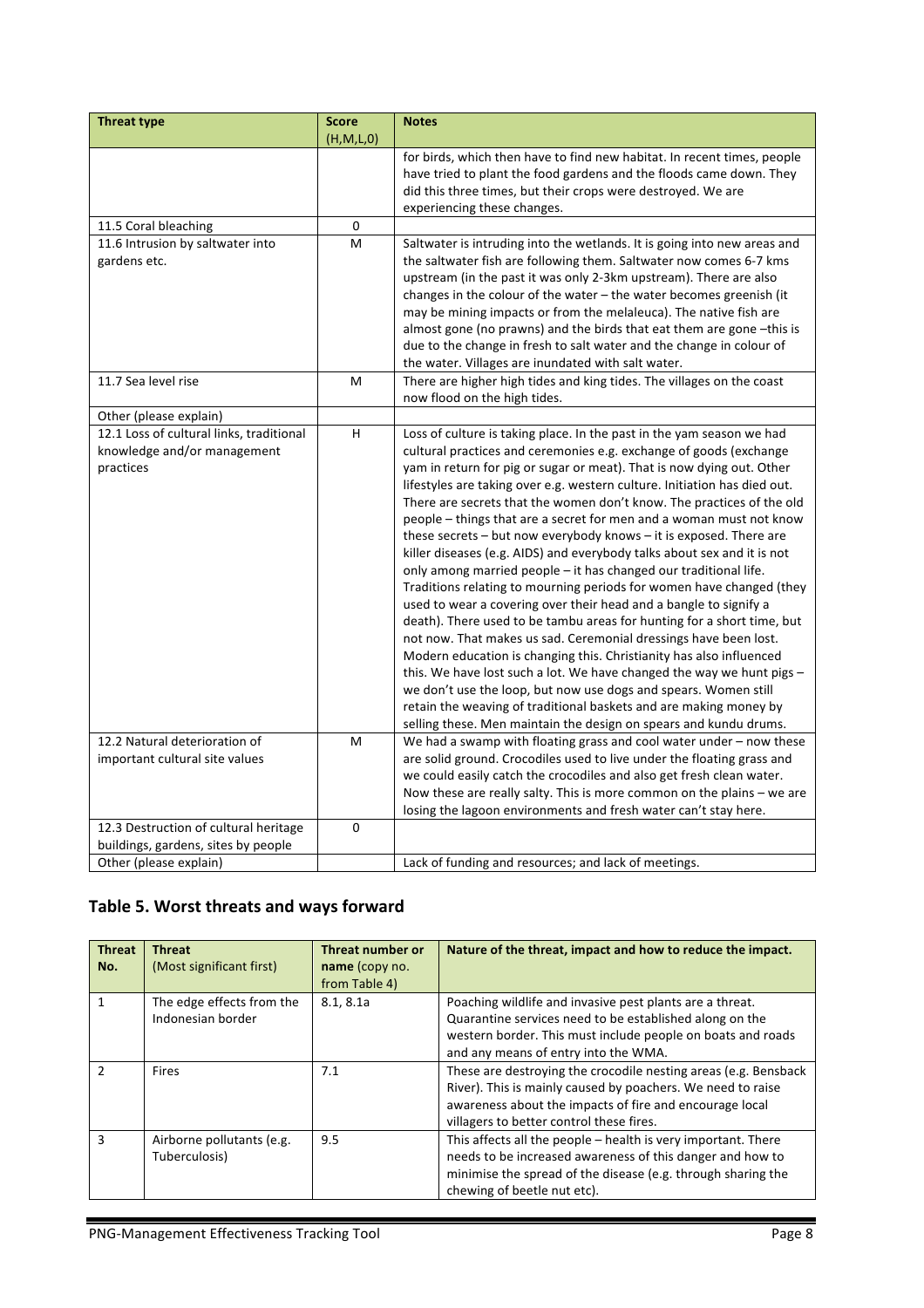## Part 4: What is the management like in the protected area?

| Table 6. Management effectiveness scores, comments, next steps |  |  |
|----------------------------------------------------------------|--|--|
|----------------------------------------------------------------|--|--|

| <b>Issue</b>                      | <b>Score</b><br>(0,1,2,3, NA) | <b>Comment</b>                                                                                                                                                                                                                                                                                                                                                                                                                                                                                                                                                                                                                                                                                                                                                                                                                                                                                | <b>Next steps</b>                                                                                                                                                                                                                                                                                                                                                                     |
|-----------------------------------|-------------------------------|-----------------------------------------------------------------------------------------------------------------------------------------------------------------------------------------------------------------------------------------------------------------------------------------------------------------------------------------------------------------------------------------------------------------------------------------------------------------------------------------------------------------------------------------------------------------------------------------------------------------------------------------------------------------------------------------------------------------------------------------------------------------------------------------------------------------------------------------------------------------------------------------------|---------------------------------------------------------------------------------------------------------------------------------------------------------------------------------------------------------------------------------------------------------------------------------------------------------------------------------------------------------------------------------------|
| 1a. Legal status                  | 3                             | The WMA was the first declared in<br>PNG.                                                                                                                                                                                                                                                                                                                                                                                                                                                                                                                                                                                                                                                                                                                                                                                                                                                     |                                                                                                                                                                                                                                                                                                                                                                                       |
| 1b. Legal status                  |                               |                                                                                                                                                                                                                                                                                                                                                                                                                                                                                                                                                                                                                                                                                                                                                                                                                                                                                               |                                                                                                                                                                                                                                                                                                                                                                                       |
| 2a. Protected area<br>regulations | $\mathbf{1}$                  | Not all the rules are gazetted.<br>There are traditional rules that are<br>not written down. The main issue is<br>that at the time of gazettal, not all<br>the landowners were involved and<br>some did not like the rules or agree<br>with them. Tonda is a big area and<br>the main problems are with the<br>landowners who don't agree with<br>the WMA rules. Land use is a<br>problem and land uses in the WMA<br>have major weaknesses. The old<br>rules allowed for the issuing of<br>licences (commercial, tourist and<br>individual), restricted the use of<br>guns, set limits on the size and sex<br>of fauna taken and established<br>areas within which hunting was<br>restricted. There is a set licence<br>and royalty fees on hunted animals.<br>However, currently there is no<br>office and no process of accounts<br>to collect fees etc. It is not<br>monitored correctly. | There needs to be land mediation to<br>get agreement on the rules. New<br>rules have been developed and we<br>aim to gazette the proposed new<br>rules for the WMA. The on-ground<br>rangers can help with this process,<br>but resources are needed to help<br>facilitate the process. There needs to<br>be close monitoring of the WMA as it<br>has been neglected for a long time. |
| 2b. Protected area<br>regulations |                               |                                                                                                                                                                                                                                                                                                                                                                                                                                                                                                                                                                                                                                                                                                                                                                                                                                                                                               |                                                                                                                                                                                                                                                                                                                                                                                       |
| 3. Law enforcement                | $\mathbf{1}$                  | Enforcement is the responsibility of<br>the committee. There are no<br>rangers on the ground.                                                                                                                                                                                                                                                                                                                                                                                                                                                                                                                                                                                                                                                                                                                                                                                                 | We need to develop a ranger<br>program and train rangers. This will<br>require adequate funding. We need<br>gazettal of the rules relevant to the<br>current situation. There is a need for<br>technical advice in developing the<br>relevant rules.                                                                                                                                  |
| 4. Protected area objectives      | 1                             | A resource management plan is in<br>place that has some objectives, but<br>the overall rules have only been<br>agreed to by some landowners.                                                                                                                                                                                                                                                                                                                                                                                                                                                                                                                                                                                                                                                                                                                                                  | We need to develop an<br>implementation plan to help us to<br>develop our actions to achieve the<br>objectives.                                                                                                                                                                                                                                                                       |
| 5. Protected area design          | $\mathbf{3}$                  | The area is very big, but it has been<br>divided into sub-areas to assist with<br>management. Other adjacent areas<br>have proposed to extend the Tonda<br>WMA i.e. Weriaver and Aramba                                                                                                                                                                                                                                                                                                                                                                                                                                                                                                                                                                                                                                                                                                       |                                                                                                                                                                                                                                                                                                                                                                                       |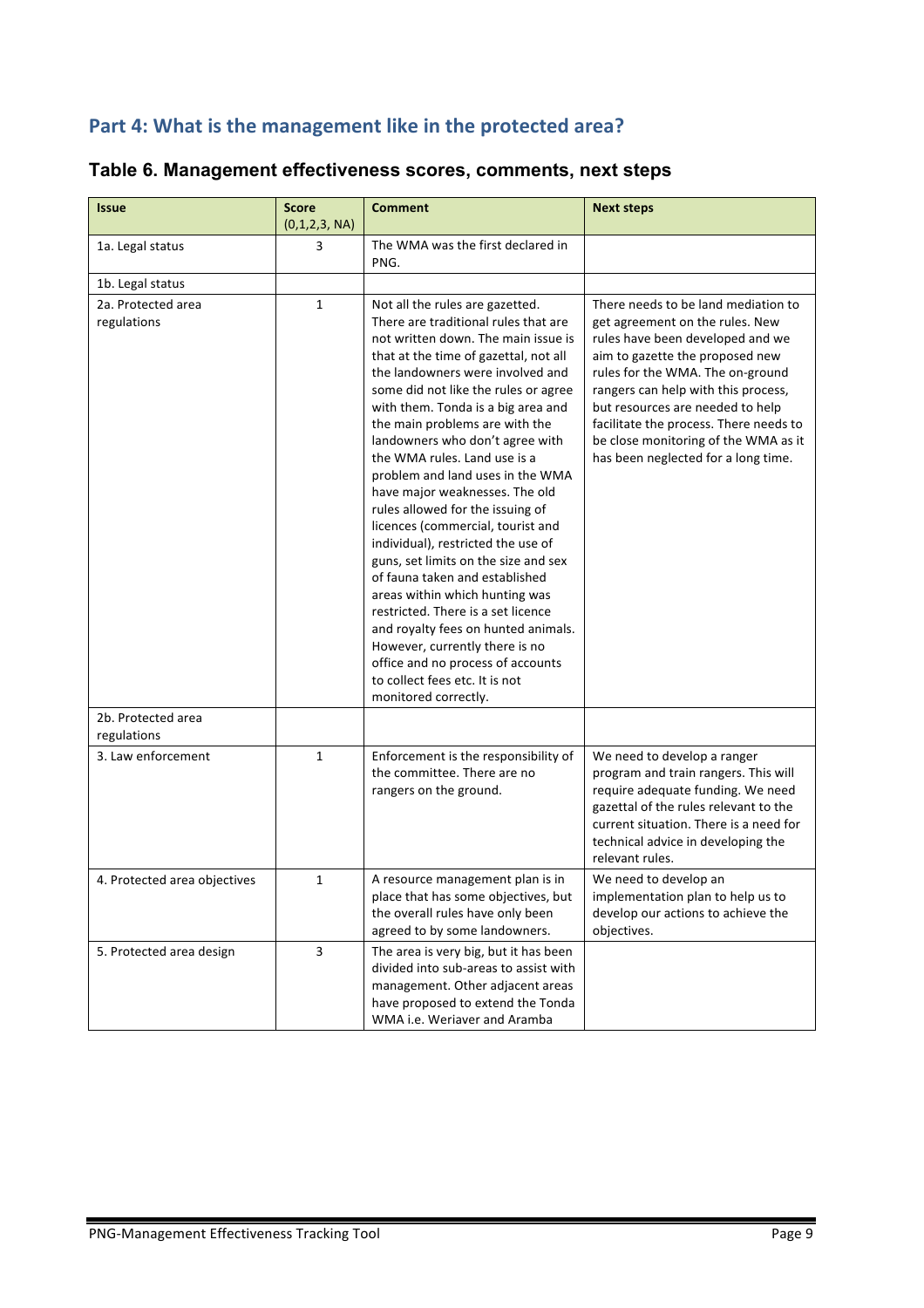| <b>Issue</b>                                       | <b>Score</b><br>(0,1,2,3, NA) | <b>Comment</b>                                                                                                                                                                                                                                                                                                                               | <b>Next steps</b>                                                                                                                                                                                                                                                                                                             |
|----------------------------------------------------|-------------------------------|----------------------------------------------------------------------------------------------------------------------------------------------------------------------------------------------------------------------------------------------------------------------------------------------------------------------------------------------|-------------------------------------------------------------------------------------------------------------------------------------------------------------------------------------------------------------------------------------------------------------------------------------------------------------------------------|
| 6. Protected area boundaries                       | 1                             | The boundary is well defined and<br>recognised by individual clans. The<br>boundary is closely linked to Wasur<br>National Park (Indonesia) and to<br>two proposed WMAs (Wereaver<br>and Aramba) in Western Province.<br>The boundary is not respected by<br>the poachers who enter from<br>Indonesia or by some landowners<br>within Tonda. | Funding is needed to develop the<br>ranger program so that on-ground<br>rangers can patrol and monitor the<br>boundaries, especially the western<br>boundary with Indonesia. The new<br>proposed WMAs on our boundary<br>need to be gazetted.                                                                                 |
| 7. Management plan                                 | 0                             | There is no Management Plan, but<br>there is a Resource Management<br>Plan. There is a Management<br>Committee in place, but on-ground<br>management is undertaken at the<br>sub-committee level. This is mainly<br>due to the large distances/<br>remoteness and the cost of travel.                                                        | Develop the Management Plan, and<br>provide assistance to develop the<br>plan. Funding is needed to enable the<br>whole Committee to meet regularly<br>throughout the year. Benefit sharing<br>arrangements need to be established<br>and agreed.                                                                             |
| 7a. Planning process                               | 1                             | Customary landowner input is<br>through the sub-committees, which<br>then take the issues that have been<br>raised to the executive board.                                                                                                                                                                                                   |                                                                                                                                                                                                                                                                                                                               |
| 7b. Planning process                               | 0                             |                                                                                                                                                                                                                                                                                                                                              |                                                                                                                                                                                                                                                                                                                               |
| 7c. Planning process                               | 0                             |                                                                                                                                                                                                                                                                                                                                              |                                                                                                                                                                                                                                                                                                                               |
| 8. Regular work plan                               | 0                             | There was a work plan in the past,<br>but it is not working now.                                                                                                                                                                                                                                                                             | Need to re-establish a Work Plan and<br>appropriately fund it.                                                                                                                                                                                                                                                                |
| 9. Resource inventory                              | 1                             | No current resource inventory.                                                                                                                                                                                                                                                                                                               | We need information on the WMA's<br>resources e.g. biodiversity,<br>ecosystems, threats.                                                                                                                                                                                                                                      |
| 10. Protection systems                             | 0                             |                                                                                                                                                                                                                                                                                                                                              | Rangers are needed as well as the<br>introduction of an effective permit<br>system for tourists and<br>hunters/fishers. The courts must be<br>informed of the issues and ensure<br>effective punishment/fines. The<br>magistrates in the District and Village<br>Courts need some training. Stronger<br>penalties are needed. |
| 11. Research and monitoring                        | 0                             |                                                                                                                                                                                                                                                                                                                                              | Research is needed on wildlife, in<br>particular fish, the spread of<br>melaleuca, and fire management.                                                                                                                                                                                                                       |
| 12. Resource management                            | 0                             | The WMA had a resource<br>management plan. However, due<br>to lack of resources this has not<br>been implemented.                                                                                                                                                                                                                            | Rangers are needed. The committees<br>need to be more effective and<br>enforce rules and to raise awareness.                                                                                                                                                                                                                  |
| 13a. Staff numbers                                 | 0                             | No paid staff or rangers on the<br>ground.                                                                                                                                                                                                                                                                                                   | Rangers are needed to initiate some<br>actions in the WMA.                                                                                                                                                                                                                                                                    |
| 13b. Other people working<br>on the protected area | 1                             | There are insufficient landowners<br>working in the WMA.                                                                                                                                                                                                                                                                                     |                                                                                                                                                                                                                                                                                                                               |
| 14. Training and skills                            | $\overline{2}$                | Limited training has been<br>undertaken in the past.                                                                                                                                                                                                                                                                                         | We need training in organisational<br>and financial management,<br>enforcement, office administration,<br>ranger training, report writing,<br>monitoring, computer, proposal<br>writing, and land mediation.                                                                                                                  |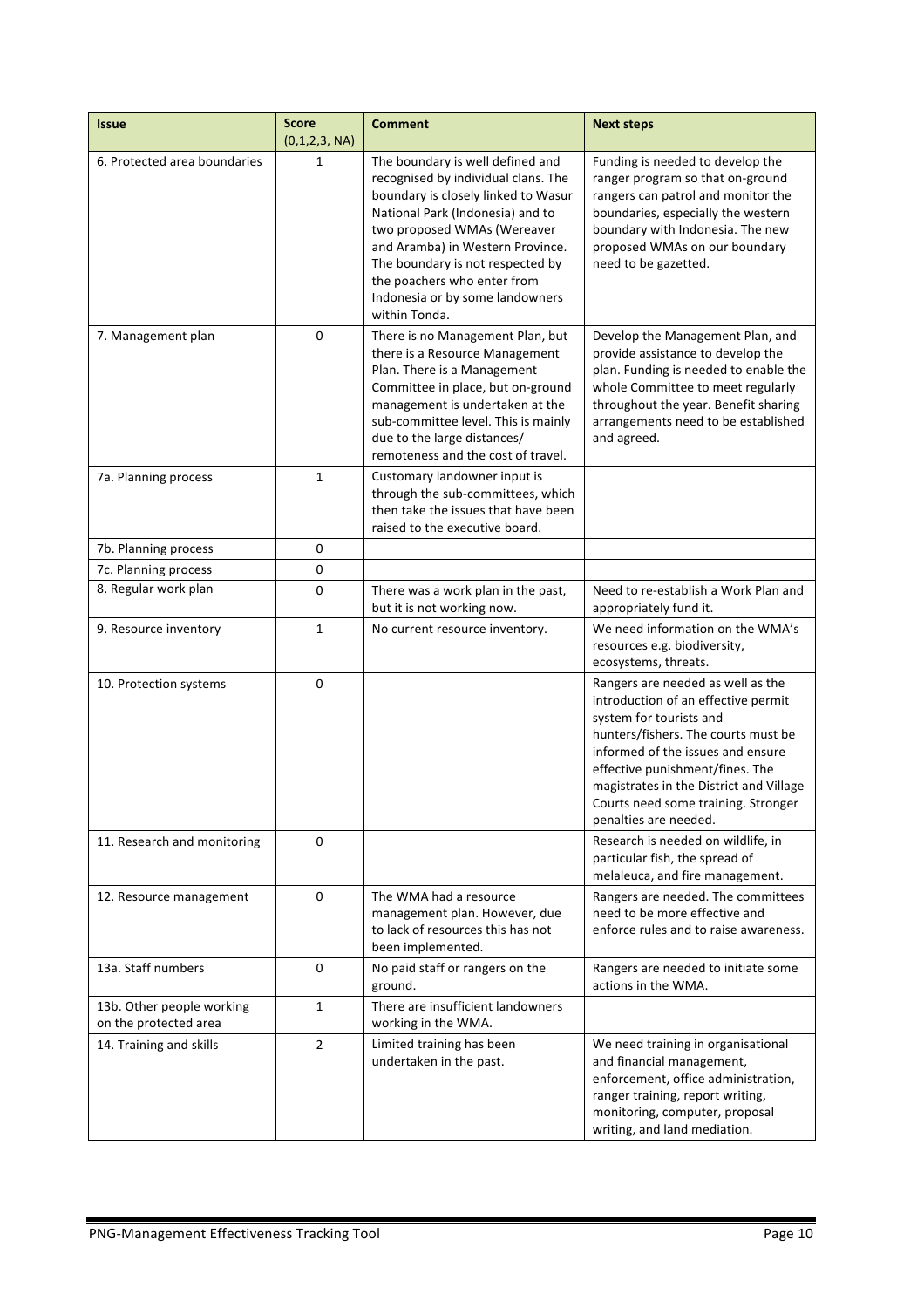| <b>Issue</b>                                          | <b>Score</b><br>(0,1,2,3, NA) | <b>Comment</b>                                                                                                                       | <b>Next steps</b>                                                                                                                                                                                                                    |
|-------------------------------------------------------|-------------------------------|--------------------------------------------------------------------------------------------------------------------------------------|--------------------------------------------------------------------------------------------------------------------------------------------------------------------------------------------------------------------------------------|
| 15. Current budget                                    | 0                             | There is no budget, although the<br>small amount of money raised from<br>tourism enables the committee to<br>meet.                   | Tourism can provide some income<br>(through guest houses, fishing etc),<br>and also from the extraction of<br>melaleuca oil. Funding is required to<br>kick start the improved management<br>of Tonda.                               |
| 16. Security of budget                                | $\Omega$                      |                                                                                                                                      |                                                                                                                                                                                                                                      |
| 17. Management of budget                              | <b>NA</b>                     |                                                                                                                                      |                                                                                                                                                                                                                                      |
| 18. Equipment                                         | 0                             | There is no equipment.                                                                                                               | Funding is needed for a boat and<br>motor (to help with the melaleuca<br>production and management and to<br>assist with tourism). A car is needed<br>for land transport to assist the<br>committee and to manage this large<br>WMA. |
| 19. Maintenance of<br>equipment                       | <b>NA</b>                     |                                                                                                                                      |                                                                                                                                                                                                                                      |
| 20. Education and awareness                           | 0                             | There is no education and<br>awareness raising.                                                                                      | Develop education and awareness<br>programs for the local community<br>(e.g. WMA regulations, information<br>on values and importance).                                                                                              |
| 21. Planning for land use or<br>marine activities     | 0                             | This does not happen.                                                                                                                | We need the external levels of<br>government and industry to be<br>aware of the values of Tonda and<br>ensure that these are not affected by<br>planning decisions.                                                                  |
| 22. State and commercial<br>neighbours                | $\Omega$                      |                                                                                                                                      | There needs to be improved<br>communication with all levels of<br>government and any commercial<br>neighbours.                                                                                                                       |
| 23. Indigenous people/<br><b>Customary landowners</b> | 3                             |                                                                                                                                      |                                                                                                                                                                                                                                      |
| 24a. Impact on communities                            | 1                             |                                                                                                                                      |                                                                                                                                                                                                                                      |
| 24b. Impact on communities                            | 0                             |                                                                                                                                      |                                                                                                                                                                                                                                      |
| 24c. Impact on communities                            | 1                             | Most people support the WMA, but<br>there are some landowners who<br>have never supported the WMA<br>and there is land use conflict. |                                                                                                                                                                                                                                      |
| 25. Economic benefit                                  | 2                             | Royalties are paid from hunting and<br>fishing (very small).                                                                         | Identify a range of potential income<br>generating activities, including<br>expanded tourism opportunities.                                                                                                                          |
| 26. Monitoring and<br>evaluation                      | 0                             |                                                                                                                                      | Monitoring and evaluation are<br>needed to improve management<br>outcomes.                                                                                                                                                           |
| 27. Visitor facilities                                | $\mathbf{1}$                  | We are opening up new facilities.<br>There is a big lodge for tourists.                                                              | We need to create more activities for<br>the tourists (not only hunting and<br>fishing).                                                                                                                                             |
| 28. Commercial tourism<br>operators                   | 0                             | Commercial tour operators work<br>with the Lodge and we have no<br>contact with them.                                                | There needs to be improved<br>communication between the<br>landowners and the lodge owner and<br>tourist operators.                                                                                                                  |
| 29. Fees                                              | 0                             | There is a fee structure, but fees<br>are not collected.                                                                             | The Management Plan needs to be<br>developed to enable the fees to be<br>collected.                                                                                                                                                  |
| 30. Condition of values                               | $\mathbf 0$                   | The condition of the values is poor<br>due to a wide range of threats that<br>are not being managed.                                 |                                                                                                                                                                                                                                      |
| 30a.Condition of values                               | 0                             |                                                                                                                                      |                                                                                                                                                                                                                                      |